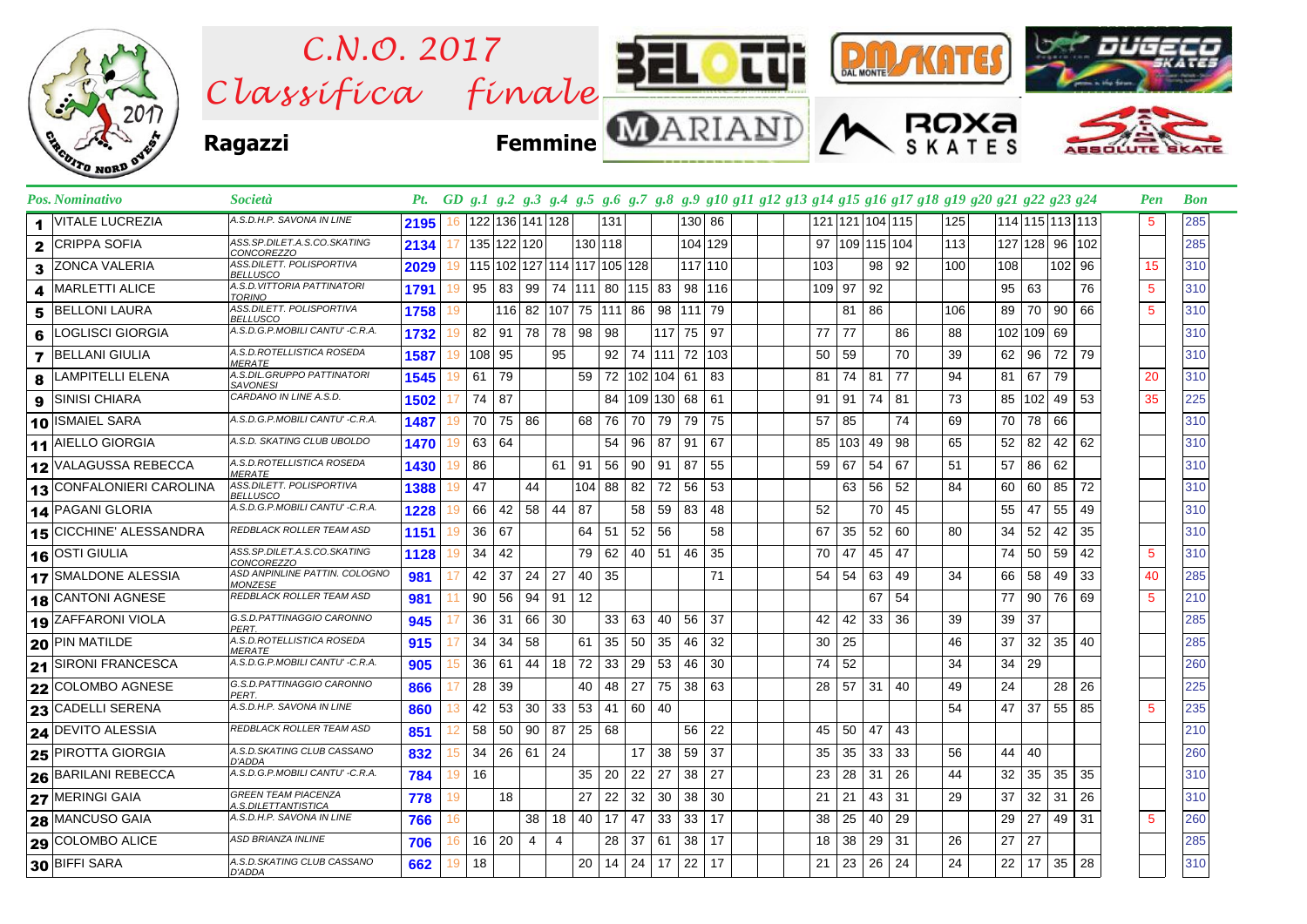

| Pos. Nominativo                     | Società                                           |     |                      |                |                |                |                                   |          |              |                 | Pt. GD g.1 g.2 g.3 g.4 g.5 g.6 g.7 g.8 g.9 g10 g11 g12 g13 g14 g15 g16 g17 g18 g19 g20 g21 g22 g23 g24 |    |         |              |    |    |                 |    |                        |    | Pen | <b>Bon</b> |
|-------------------------------------|---------------------------------------------------|-----|----------------------|----------------|----------------|----------------|-----------------------------------|----------|--------------|-----------------|--------------------------------------------------------------------------------------------------------|----|---------|--------------|----|----|-----------------|----|------------------------|----|-----|------------|
| 31 VANETTI MARTINA                  | CARDANO IN LINE A.S.D.                            | 660 | 26<br>13             | 23             |                |                |                                   | 55       | 48           | 13              | 40                                                                                                     | 33 | 33      |              |    | 61 | 39              | 40 | 28 46                  |    |     | 175        |
| 32 EVALTO MARIKA                    | POLISPORTIVA CALUSCHESE A.S.D.                    | 647 | 26<br>17             | 16             | $18$ 17        |                |                                   | 13<br>37 | 25           | 17              | 25                                                                                                     | 47 | 23      | 22           | 22 | 16 | 19              | 19 |                        |    |     | 285        |
| 33 DAL PERARO EMMA                  | A.S.D.ROTELLISTICA ROSEDA<br><b>MERATE</b>        | 555 | 18<br>15             | 18             |                |                | 35                                | 20<br>40 | 20           | 10 <sup>°</sup> | 15                                                                                                     | 30 | 21      | 29           | 29 | 19 | 32              | 19 |                        |    |     | 200        |
| 34 GAMBIRASIO LISA                  | POLISPORTIVA CALUSCHESE A.S.D.                    | 535 | 13                   |                |                |                | 27                                | 28<br>35 | 25           | 33              | 27                                                                                                     |    |         | 24           | 26 | 29 | 22              | 22 | $31$ 31                |    |     | 175        |
| 35 DIDIOPARLAPOCO ELISA             | A.S.D.G.P.MOBILI CANTU' -C.R.A.                   | 534 | 20<br>12             | 26             | 16             | $\overline{4}$ | 17                                | 41<br>29 | 33           | 27              | 45                                                                                                     | 33 | 33      |              |    |    |                 |    |                        |    |     | 210        |
| 36 OLIVA FEDERICA                   | G.S.D.PATTINAGGIO CARONNO<br><b>PERT</b>          | 509 | 18<br>15             | $\overline{4}$ |                |                |                                   |          | $15$ 14      | 33              | 19                                                                                                     | 25 |         | 18 24        | 24 | 21 | 24              |    | $15 \vert 31 \vert 24$ |    |     | 200        |
| 37 SORZI REBECCA                    | ASS.DILETT. POLISPORTIVA<br><b>BELLUSCO</b>       | 501 | 39<br>10             | 37             |                |                | 56                                | 59<br>24 | 46           | 22              | 40                                                                                                     |    |         | $20 \mid 33$ |    |    |                 |    |                        |    |     | 125        |
| 38 ABRITTA CLAUDIA                  | ASS.SP.DILET.A.S.CO.SKATING<br><b>CONCOREZZO</b>  | 495 | 8                    |                |                |                | 33<br>64                          | 78       | 64           | 46              | 35                                                                                                     | 35 | 45      |              |    |    |                 |    |                        |    | 5   | 100        |
| 39 MAZZONI FRANCESCA                | <b>GREEN TEAM PIACENZA</b><br>A.S.DILETTANTISTICA | 485 | 20<br>12             | 15             | 30             | 25<br>11       |                                   | 35<br>20 | 22           | 27              | 25                                                                                                     | 25 | 30      |              |    |    |                 |    |                        |    | 10  | 210        |
| 40 ORLANDI MARTA                    | POLISPORTIVA CALUSCHESE A.S.D.                    | 472 | 12<br>15             | 4              | $\overline{4}$ | $\overline{4}$ | 17                                | 8<br>19  | 20           | 17              | 19                                                                                                     |    |         | $22$ 22      |    | 16 | 15              | 13 |                        |    |     | 260        |
| 41 REALI GIUDITTA                   | A.S.D.ROTELLISTICA ROSEDA<br><b>MERATE</b>        | 466 | 5                    | 101 109        |                |                |                                   |          |              |                 |                                                                                                        |    |         |              |    | 76 | 50              | 55 |                        |    |     | 75         |
| 42 RIPAMONTI MARTINA                | CARDANO IN LINE A.S.D.                            | 412 | 8<br>11              | 12             |                |                |                                   | 27       | 27           |                 |                                                                                                        | 23 | 28      |              |    | 31 | 19              | 35 | 24                     | 28 |     | 150        |
| 43 MENABUE SOFIA                    | A.S.D. SKATING RHO                                | 397 | 16<br>13             | $\overline{7}$ |                |                | 16                                | 16       | $22 \mid 20$ | 17 <sup>1</sup> | 12                                                                                                     |    |         | 26 20        |    | 16 | 17              | 17 |                        |    |     | 175        |
| 44 GALIMBERTI ALICE                 | SKATING CLUB GIUSSANO A.S.D.                      | 347 | 8<br>11              | 10             |                |                |                                   |          | $13 \mid 17$ | 22              | 22                                                                                                     | 18 | 18      |              |    | 26 | 19              | 24 |                        |    |     | 150        |
| 45 RIPAMONTI GRETA                  | A.S.D.ROTELLISTICA ROSEDA<br><b>MERATE</b>        | 328 | 5                    |                |                |                |                                   |          |              |                 |                                                                                                        |    |         |              |    | 36 | 27              | 45 | 55                     | 90 |     | 75         |
| 46 CARMINATI GAIA                   | POLISPORTIVA CALUSCHESE A.S.D.                    | 317 | 12<br>11             | 11             |                |                |                                   |          | $19$ 13      | 13              | 14                                                                                                     | 16 | 18      |              |    | 19 | 15              | 17 |                        |    |     | 150        |
| 47 ISMAJLISUFAJ SARA                | A.S.D.H.P. SAVONA IN LINE                         | 287 | 39<br>6              | 29             |                |                |                                   |          |              |                 |                                                                                                        | 28 | 30      |              |    |    |                 |    | 42                     | 44 |     | 75         |
| 48 VILLA MARTINA                    | A.S.D.SKATING CLUB CASSANO<br>D'ADDA              | 284 | $\overline{4}$<br>11 | $\overline{4}$ |                |                | 12 <sup>°</sup><br>$\overline{7}$ | 9        | 9            | 10 <sup>°</sup> | 10                                                                                                     |    |         |              |    | 24 |                 |    | $24$ 21                |    |     | 150        |
| 49 FAGGION CLAUDIA                  | A.S.D. SKATING RHO                                | 281 | 6                    |                |                |                |                                   | 45       | 38           | 33              | 32                                                                                                     |    |         |              |    |    | 29              | 29 |                        |    |     | 75         |
| 50 DRAGO PAMELA                     | ASS.SP.DILET.A.S.CO.SKATING<br>CONCOREZZO         | 264 | 8<br>9               | 29             |                |                | 16                                | 10       | $13 \mid 12$ | 17              |                                                                                                        |    | 18 16   |              |    |    |                 |    |                        |    |     | 125        |
| 51 DE PAOLI MARINA                  | A.S.D. SKATING RHO                                | 249 |                      |                |                |                | 25<br>20                          |          |              | 27              | 19                                                                                                     |    |         |              |    | 19 | 17              | 22 |                        |    |     | 100        |
| 52 TRINCHERO MICHELA                | A.S.DIL.GRUPPO PATTINATORI<br><b>SAVONESI</b>     | 244 | 20<br>6              | 20             |                |                | 40                                | 22       | $32 \mid 35$ |                 |                                                                                                        |    |         |              |    |    |                 |    |                        |    |     | 75         |
| $\overline{\textbf{53}}$ POZZI LISA | ASD BRIANZA INLINE                                | 210 | 4<br>9               | 4              |                |                |                                   | 15       | 8            | 8               | 8                                                                                                      |    |         |              |    | 15 | 13 <sup>1</sup> | 10 |                        |    |     | 125        |
| 54 PINTAUDI DIANA                   | A.S.D. SKATING RHO                                | 202 | 6                    |                |                |                | 25                                | 17       | 17 30        |                 |                                                                                                        |    |         |              |    |    | 19 19           |    |                        |    |     | 75         |
| 55 CURNIS BEATRICE                  | SKATING CLUB GIUSSANO A.S.D.                      | 190 | 28<br>4              | 31             |                |                | 30<br>51                          |          |              |                 |                                                                                                        |    |         |              |    |    |                 |    |                        |    |     | 50         |
| 56 BELGERI ANNY                     | A.S.DILETT. PADERNESE                             | 186 | 5                    | 4              |                |                |                                   |          | 16           |                 |                                                                                                        |    |         |              |    | 14 |                 |    | 28 <sub>1</sub>        | 24 |     | 100        |
| 57 GIULIANI MARTINA                 | A.S.D.SKATING CLUB CASSANO<br>D'ADDA              | 178 |                      |                |                |                | 16<br>4                           |          |              | 17              | 9                                                                                                      |    |         |              |    | 13 | 10              | 9  |                        |    |     | 100        |
| 58 ZANINELLI SILVIA                 | A.S.D.G.P.MOBILI CANTU' -C.R.A.                   | 169 | 6                    |                |                |                |                                   |          | 10 10        | 27              | 13                                                                                                     |    | $18$ 16 |              |    |    |                 |    |                        |    |     | 75         |
| 59 MAURI CHIARA                     | A.S.D.SKATING CLUB CASSANO<br>D'ADDA              | 160 | 4<br>6               | 8              |                |                | 20 <sup>1</sup>                   | 12       | $19$ 22      |                 |                                                                                                        |    |         |              |    |    |                 |    |                        |    |     | 75         |
| 60 MOLTENI CARLOTTA                 | A.S.D.G.P.MOBILI CANTU' -C.R.A.                   | 132 | 28<br>4              | 18             |                |                |                                   |          | $19$ 17      |                 |                                                                                                        |    |         |              |    |    |                 |    |                        |    |     | 50         |